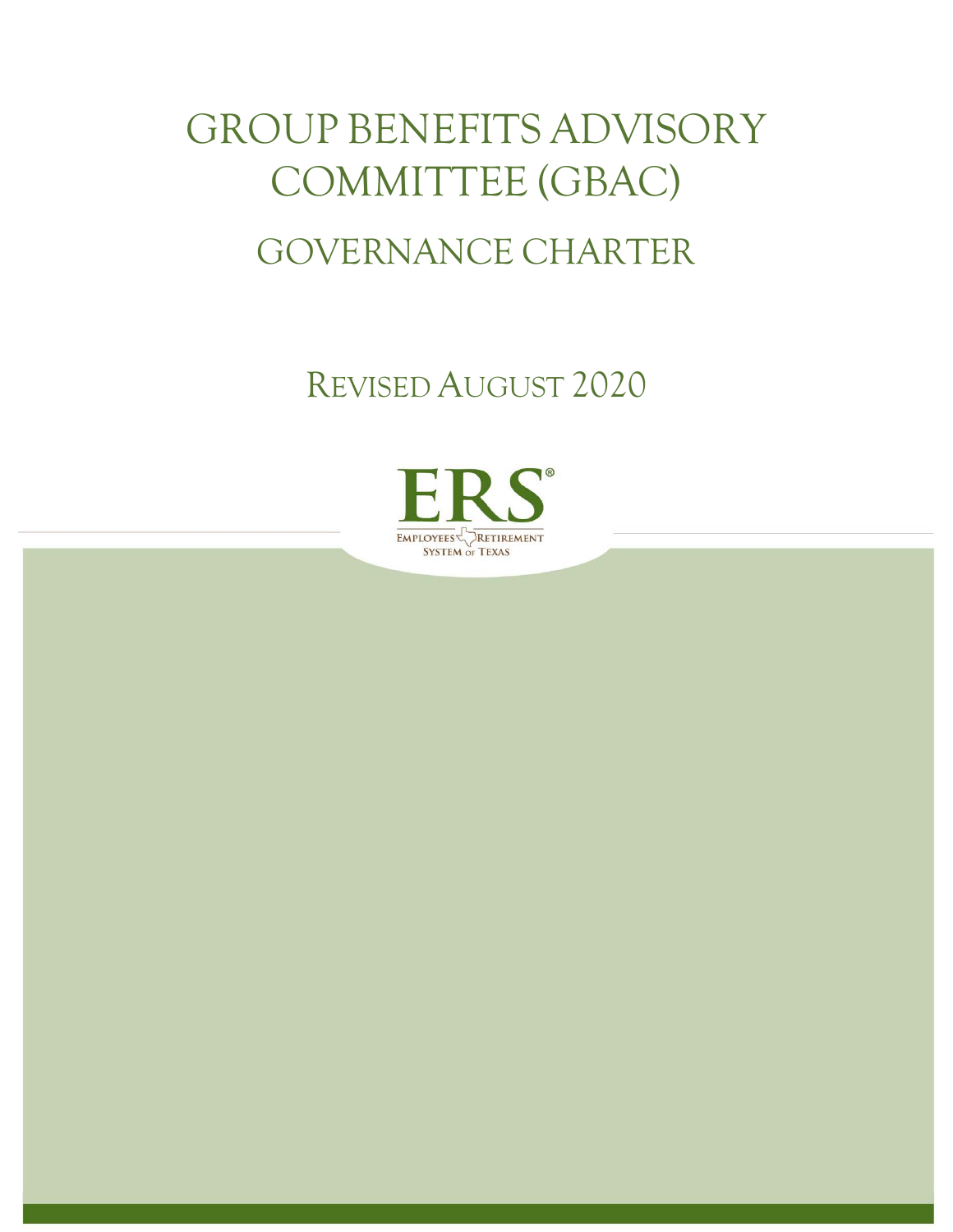# SECTION 1: PURPOSE AND ORIGIN OF COMMITTEE

The Employees Retirement System of Texas' (ERS) Group Benefits Advisory Committee (GBAC, "the Committee") is a part of the agency's ongoing efforts to incorporate a full spectrum of stakeholder and expert input and opinions in the planning and development of employee benefit programs offered under the Texas Employees Group Benefits Program (GBP).

During the Fiscal Year 2016 Texas Sunset Advisory Commission (Sunset) review of ERS, Sunset staff identified an opportunity for the agency to improve benefit administration and design by establishing an advisory committee to obtain regular stakeholder and expert input. The resulting recommendation envisioned using the Board of Trustees' existing statutory authority to appoint an advisory committee to obtain formal ongoing feedback, and was adopted by Sunset in November 2016 as a management directive, requiring implementation without further legislative action.

The GBAC is established by the ERS Board of Trustees ("the Board") pursuant to Texas Government Code § 815.509. The following administrative procedures defined for GBAC operations are intended to implement the Sunset recommendation and advance the agency's efforts to provide employee benefits to the state workforce that enhance employer recruitment efforts and encourage employee retention.

These provisions were initially approved by the Board in an open meeting on August 23, 2017, and will be reviewed and adjusted in the future as deemed necessary by the Board.

While the GBAC may provide advice and recommendations to the Board on matters relevant to the Committee's purpose, the Committee's actions are not binding on, or required to be implemented by, the Board.

# SECTION 2: COMMITTEE COMPOSITION AND MEMBERSHIP

#### 2.1 COMMITTEE SIZE

The Committee shall be composed of no more than 11 members appointed by the Board and represent a diverse cross-section of GBP-participating agencies and stakeholder groups as defined in Section 2.2. The Board may choose to appoint fewer than 11 members to the Committee at its discretion.

#### 2.2 MEMBERSHIP AND REPRESENTATION

The Board may appoint individuals to serve on the Committee as representatives of any of the following groups. No more than one representative of a group may serve on the Committee at the same time, with the exception of the first two categories, which may be represented by no more than two concurrent appointments each.

- State Agencies, Large (800 or more FTEs listed in the General Appropriations Act for the current year)
- State Agencies, Mid-Sized (100 to 799 FTEs)
- State Agencies, Small (fewer than 100 FTEs)
- State Institutions of Higher Education, Four-Year
- State Institutions of Higher Education, Community and Junior Colleges
- Retiree, Medicare
- Retiree, Non-Medicare
- Health-Related Institution Academic, Administrator, or Healthcare Practitioner
- Insurance or Benefit Design Consultant or Professional

#### 2.3 COMMITTEE DIVERSITY

While adhering to the requirements and representation defined in Sections 2 and 3 of this charter, and ensuring proper qualifications to assist the agency in benefit policy determinations, the Board will seek committee membership that represents the broad diversity and demographics of the state workforce. Such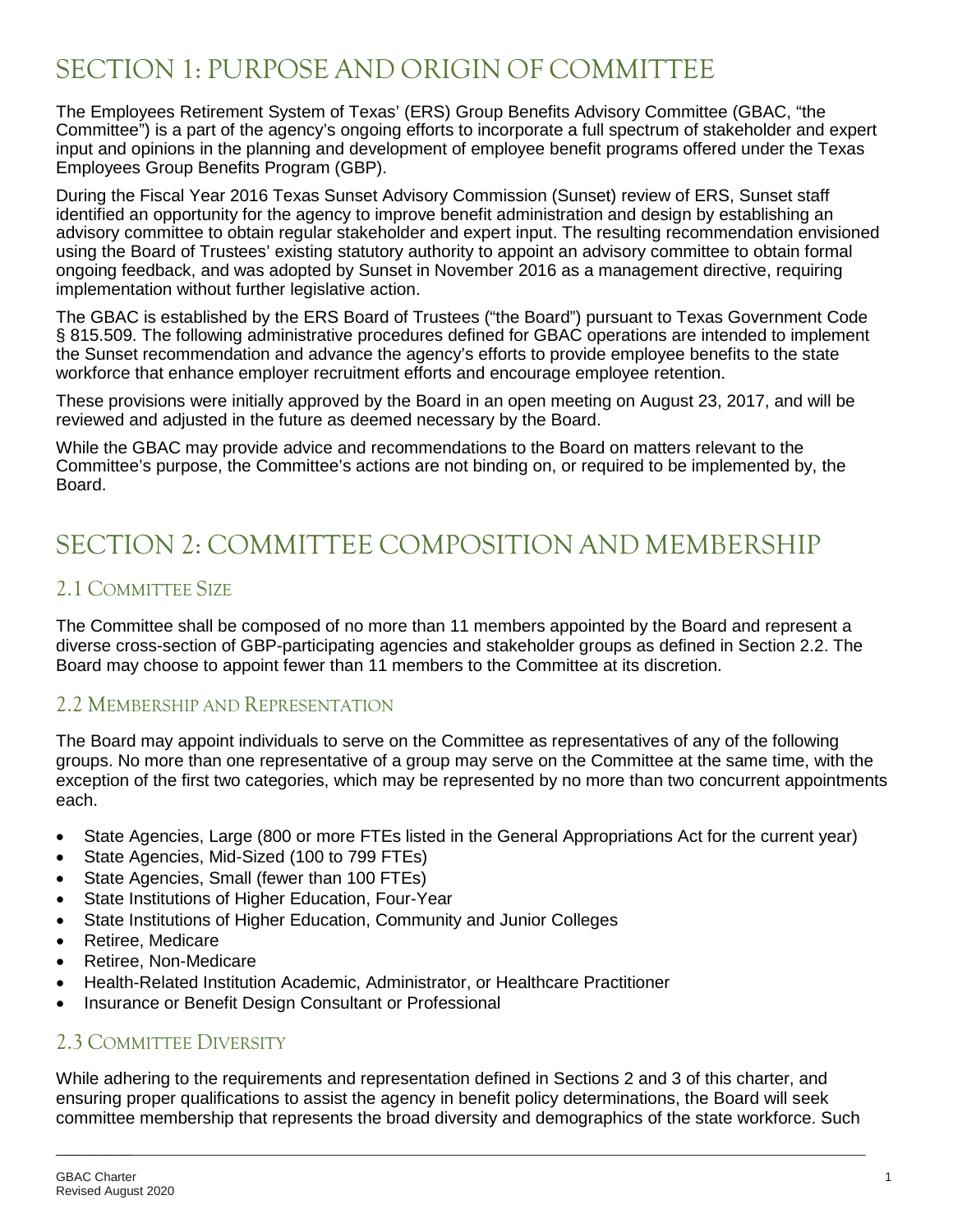considerations may include, but are not limited to: gender, race, experience, geography, position classification, and other factors and demographic considerations deemed relevant by the Board.

## SECTION 3: REQUIREMENTS AND RESTRICTIONS OF MEMBERSHIP

Nominees and appointees to the Committee must meet and comply with the following requirements and restrictions to retain a position with the Committee and participate in meetings and working sessions:

- 1. Eligible employee and retiree representatives must have been enrolled in the GBP for a minimum of one year prior to appointment. This requirement does not apply to academics, administrators, healthcare practitioners, or insurance and benefit consultants and professionals who are not eligible for GBP benefits.
- 2. No two appointees to the committee may be actively employed by the same state agency or institution of higher education.
- 3. Active employees of ERS, a legislative agency or office, or a statewide elected office with oversight of ERS operations may not serve on the Committee.
- 4. Committee appointees representing health insurance or benefit design consultants or professionals may not be engaged in a contract with ERS or be participating as a subcontractor to a vendor engaged in a contract with ERS. If a conflict of interest were to arise during a member's tenure, the member must immediately disclose the conflict of interest to the Committee Chair and the Board Chair.
- 5. All appointees shall provide evidence of their employers' support for their service on the committee, in a form determined or approved by ERS staff, prior to nomination to the committee.
- 6. Appointees agree to regularly attend scheduled meetings of the Committee and understand multiple absences may be considered by the Board as reason for removal from the Committee.

## SECTION 4: MEMBER SERVICE AND TERM STRUCTURE

#### 4.1 TERM LENGTH

GBAC members are appointed by the Board to fill three-year staggered terms. To establish a staggered term schedule, ERS staff will allocate inaugural appointees terms of between two and four years. Subsequent appointees selected to fill vacated or previously unfilled seats on the committee shall serve three-year terms from the time of their appointment.

#### 4.2 TERM LIMIT

Individuals may serve no more than two consecutive terms on the committee, if reappointed by the Board. Trustees may appoint an individual to the committee who has served for two or more terms if that person has not held a seat on the committee during the last full term (three-year period).

#### 4.3 REPRESENTATION REQUIREMENT

Committee members must remain employed by the entity with which they were associated at the time of their appointment in order to continue participating as a member of the Committee during his or her term. If a committee member experiences a change in employment during his or her term on the Committee, they must notify ERS staff of the change. Staff will work with the Board to review the specific situation and determine whether the change requires that the member be removed from the Committee. If a member is removed from the Committee due to a change in employment, the Board may fill the vacated seat, with the new appointee serving the remainder of the vacated term. A member removed pursuant to Section 4.3 may be appointed to another vacancy for a committee position for which he or she meets the criteria.

#### 4.4 AT-WILL MEMBERSHIP

Members of the GBAC serve at the will of the Board and may be removed at any time at the discretion of the Board. Examples of reasons for removal from the Committee include, but are not limited to: failure to attend or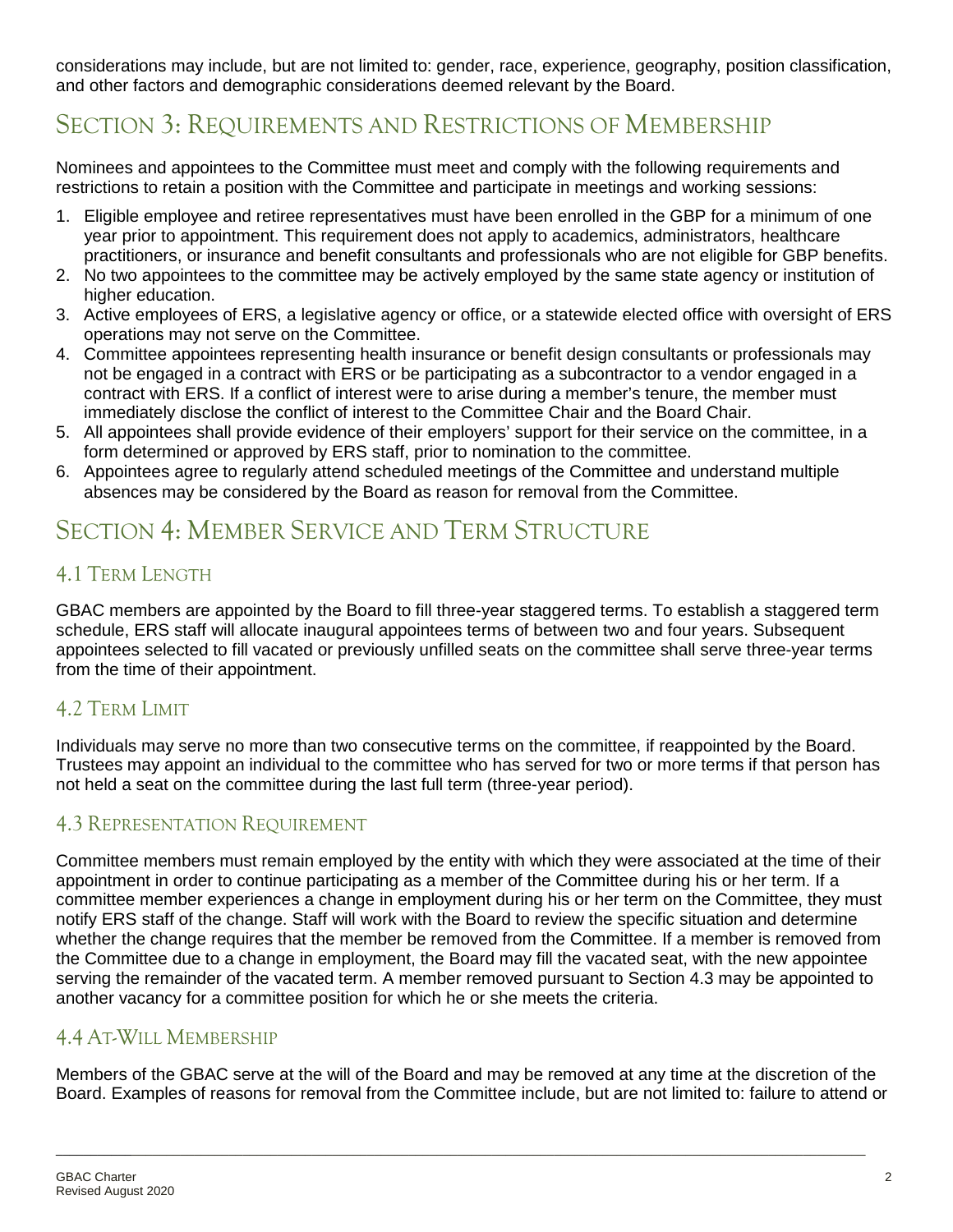participate in Committee activities; failure to maintain eligibility for service; failure to identify or resolve potential conflicts of interest; and inability to discharge the duties of a Committee member.

## SECTION 5: NOMINATION AND APPOINTMENT PROCESS

Members of the Committee are appointed by the Board from nominations made by ERS staff after receipt and review of applications from interested parties.

#### 5.1 NOTIFICATION OF OPEN COMMITTEE POSITION

ERS staff will seek qualified applicants through notifications using a variety of communication tools – including the agency's website, regular member communications, and interactions with stakeholder groups – when a committee position becomes, or is expected to become, available. Notification of open positions will include information about the application, nomination, and appointment processes defined in the remainder of this section, as well as any restrictions or requirements for the specific committee positions being filled.

#### 5.2 APPLICATION PROCESS

The process to fill a vacated committee seat begins with applications received from individuals interested in assisting the agency in maintaining and improving employee benefits. A public notice of an opening on the Committee will be posted to the agency's website and any other media or forms staff deem appropriate. Application forms and specific submission deadlines and supplemental supporting documentation, if required, will be detailed in the public notice. At a minimum, applications will request that candidates supply information related to their:

- Personal contact information;
- Eligibility and qualifications for the position;
- Expressed interest in participating in committee activities;
- Acknowledgement of committee demands, standards, and commitments; and
- Disclosure of actual or perceived conflicts of interest created if the applicant is appointed to serve on the committee. A disclosure certification must be signed by the applicant before their application can be processed or considered.

Submitted applications and supplemental materials are subject to public disclosure under the Texas Public Information Act.

#### 5.3 NOMINATION PROCESS

ERS Executive Office staff will collect and review applications for open committee positions, initially ranking candidates by quality and diversity factors such as experience, knowledge of applicable subject matter, and representation of the benefits participant population. Executive Office staff will then present the initial rankings to management representatives from a minimum of three cross-functional divisions, including: Group Benefits; Customer Benefits; Office of the General Counsel; and Benefits Communications. The cross-divisional group will finalize staff nominations to fill available open positions on the Committee.

#### 5.4 BOARD APPOINTMENT

ERS staff nominations for open committee positions will be presented to the Board for consideration and appointment during a public meeting. Board members may vote on some or all of the nominations made by agency staff, vote to appoint other candidates who fulfill the Requirements and Restrictions of Membership defined in Section 3 of this charter, or vote to leave vacant positions unfilled. At all times the appointment and service of GBAC members is at the will and pleasure of the Board.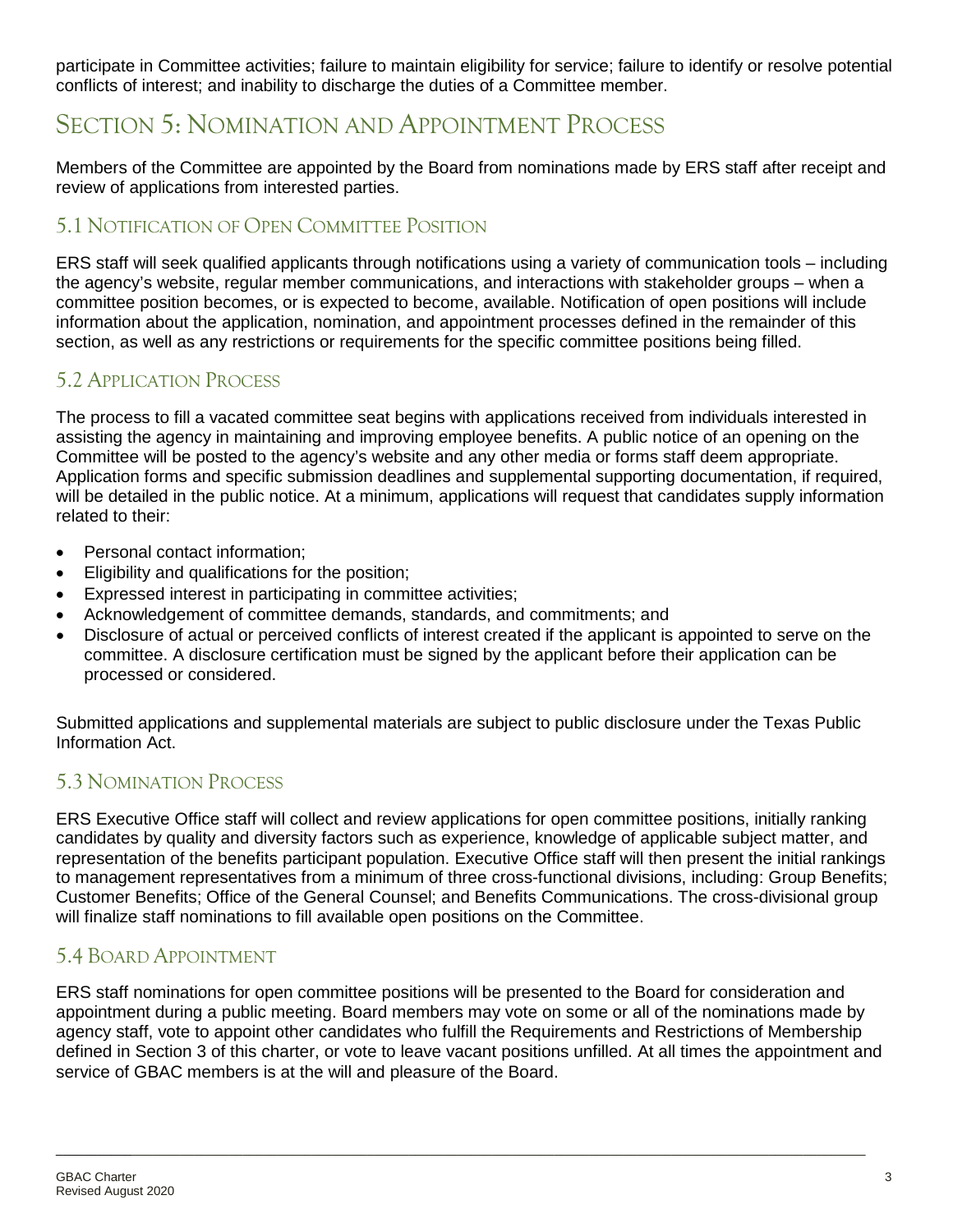## SECTION 6: MEETING SCHEDULE

The GBAC will meet in regular session twice annually, during October and March, or as close to such time as is possible to convene a quorum of the members.

# SECTION 7: MEETING AGENDAS

#### 7.1 CONTENT DEVELOPMENT

Content for GBAC meetings will focus on: (1) the maintenance and structure of programs within the GBP; (2) benefit design and administration trends; and (3) emerging factors that may impact GBP programs in the future. Agenda content may also include items for which ERS staff requests specific input from the GBAC. The scope of agenda items may evolve as GBP programs mature, changes in market trends occur, and new information or data becomes available, with the intention to allow committee work to adapt to changing environments and stakeholder needs. Agenda items will cover GBP programs and considerations across all lines of coverage and benefits, including, but not limited to: health, pharmacy, dental, life, disability, vision, wellness, tax-preferred savings accounts, and other programs developed or administered by ERS for the GBP. Agenda items will seek to promote understanding of market environments, cost trends, program performance and legislative initiatives within stakeholder groups, and will facilitate discussion of innovative strategies to improve the value of benefits for participants. The Committee may be asked to review and comment on strategies and initiatives to: change existing benefit design; create new benefit choices; comment on methods for incentivizing participation in underutilized programs; or promote the selection of cost-effective, high-value health care options.

#### 7.2 TOPIC SOLICITATION

ERS staff will solicit ideas for GBAC agenda topics from participants; agency stakeholder groups, including employee associations and unions; legislative and elected official offices; vendors; academics; and industry professionals. GBAC appointees will be expected to represent and raise areas of interest to the individuals and entities they represent. ERS staff will endeavor to work such requests into future meetings as educational, discussion, or actionable items.

#### 7.3 AGENDA STRUCTURE

Meeting agendas will be structured to allow the GBAC to explore matters of interest to the Committee while permitting ERS staff to provide the appropriate educational support and expert facilitation to ensure robust discussion of the identified agenda items. The Committee will be encouraged to provide the viewpoints and perspectives of the stakeholders they represent, while ERS staff will work to provide agency, industry, and professional resources necessary to explain the technical details of proposals and facilitate discussion.

#### 7.4 AGENDA APPROVAL

Meeting agendas and content will be drafted and managed by ERS subject matter experts and division management for related program operations, under the oversight and coordination of Executive Office staff. Meeting agendas will be approved by ERS Executive Director, or designee, and made available to GBAC members prior to each meeting.

## SECTION 8: POSTING AND MEETING ANNOUNCEMENT PROCESS

ERS staff, on behalf of the GBAC membership, will post notice of committee meetings to the ERS public website prior to a scheduled meeting. Additional notices may be provided to primary agency stakeholder groups as determined by ERS staff. Notices will, at a minimum, include the date, time, and location of a GBAC meeting, and when possible, will contain information on the agenda items to be considered by the Committee, or be later updated to provide such information.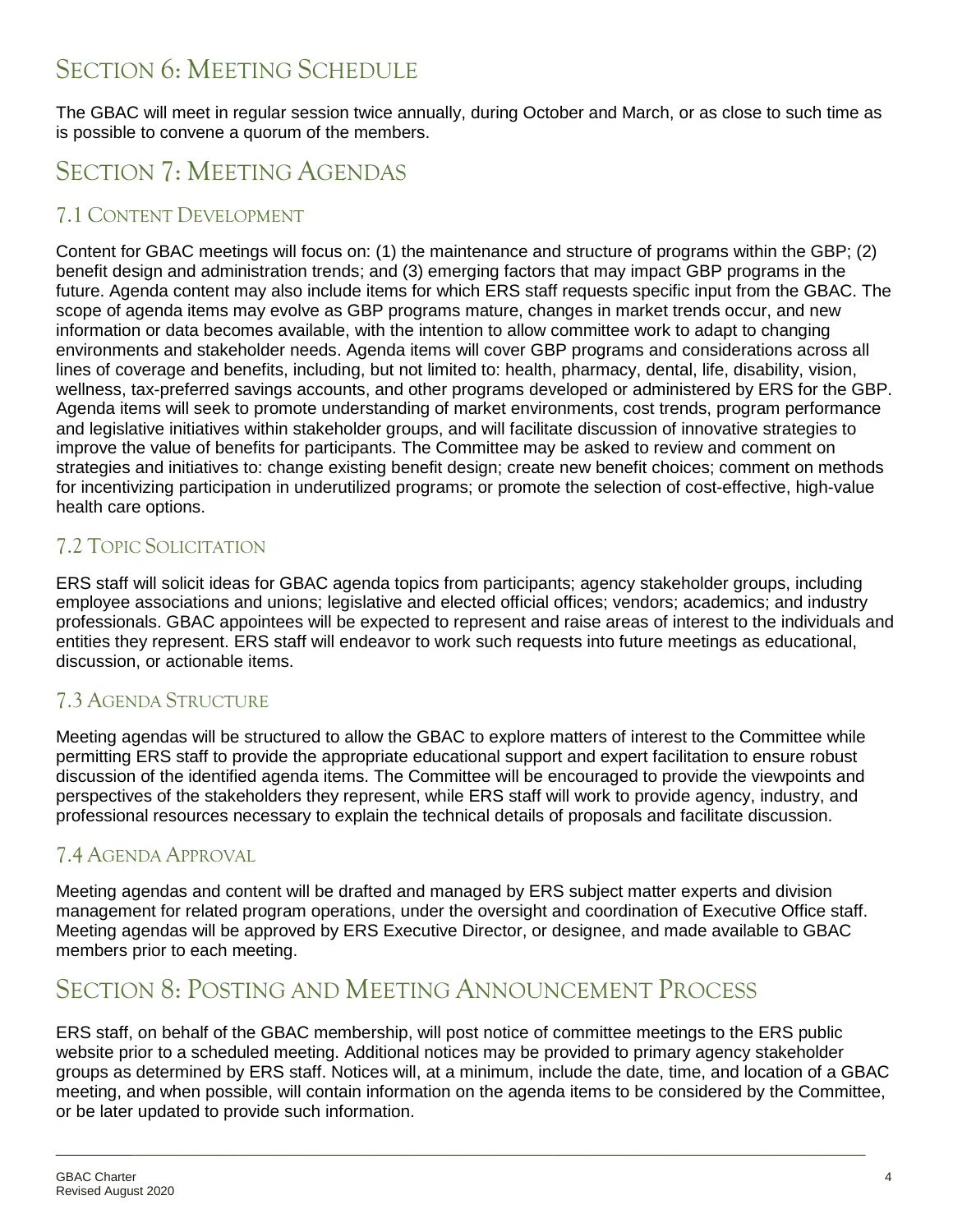# SECTION 9: GOVERNANCE OF MEETINGS

#### 9.1 CHAIRPERSON

The Chair of the Board shall annually appoint a Committee Chair from among the appointed members of the Committee. The selection of the Chair shall be made in September of each year, or at such time the position becomes vacant due to an appointment, vacancy, or removal. A Chair may be appointed to serve in the role in consecutive years without limit, at the discretion of the Chair of the Board.

#### 9.2 MEETING PROCEDURES

The duties of the Chair include convening and conducting committee meetings and assisting with enforcement of the provisions of this charter, with the assistance of the ERS Executive Director, Deputy Executive Director, and/or General Counsel. Committee meetings will follow an informal interpretation of Robert's Rules of Order. The approval of actions related to making recommendations to the staff or Board require a motion, a second, and a majority vote of committee members present in a meeting in which a quorum has been established.

A quorum is established when a simple majority of current appointees are in attendance. In the event the committee is composed of fewer than five appointees at a given point in time, then a quorum shall require a minimum of three appointees.

#### 9.3 REMOTE ATTENDANCE

To the extent that a meeting is not required to comply with the Texas Open Meetings Act, committee members may attend, and be counted as present during meetings by remote access such as teleconference or videoconference at the discretion of the ERS Executive Director, pending availability of necessary technological resources and as necessitated by personal circumstances. This option is intended to be used in rare circumstances, as the active discussion of topics by members in physical attendance will be more effective in meeting the goals of the Committee.

#### 9.4 COMPENSATION AND EXPENSE REIMBURSEMENT

Pursuant to Texas Government Code § 815.509 and applicable law, the Board may determine by rule the amount and manner of expense reimbursement to be paid to appointees of the Committee.

## SECTION 10: COMMITTEE INTERACTION WITH ERS BOARD OF TRUSTEES

#### 10.1 BOARD ATTENDANCE AT COMMITTEE MEETINGS

GBAC meetings are intended to be held separately from Board of Trustees meetings to foster independence of the Committee's proceedings and to enhance the advisory nature of their work. Trustees will be notified of scheduled GBAC meetings and may attend meetings as they deem necessary and beneficial to their service to the Board. Trustees planning to attend GBAC meetings shall notify the ERS Executive Director of their intention at least 30 days prior to the scheduled date of the meeting to allow agency staff time to ensure compliance with the Texas Open Meetings Act and applicable laws.

#### 10.2 MEETING MINUTES

ERS staff will provide the Board minutes or summaries of GBP Advisory Committee meetings at least twice per year as part of the meeting materials for a Board meeting. No action by the Board is required in relation to the receipt of such documents.